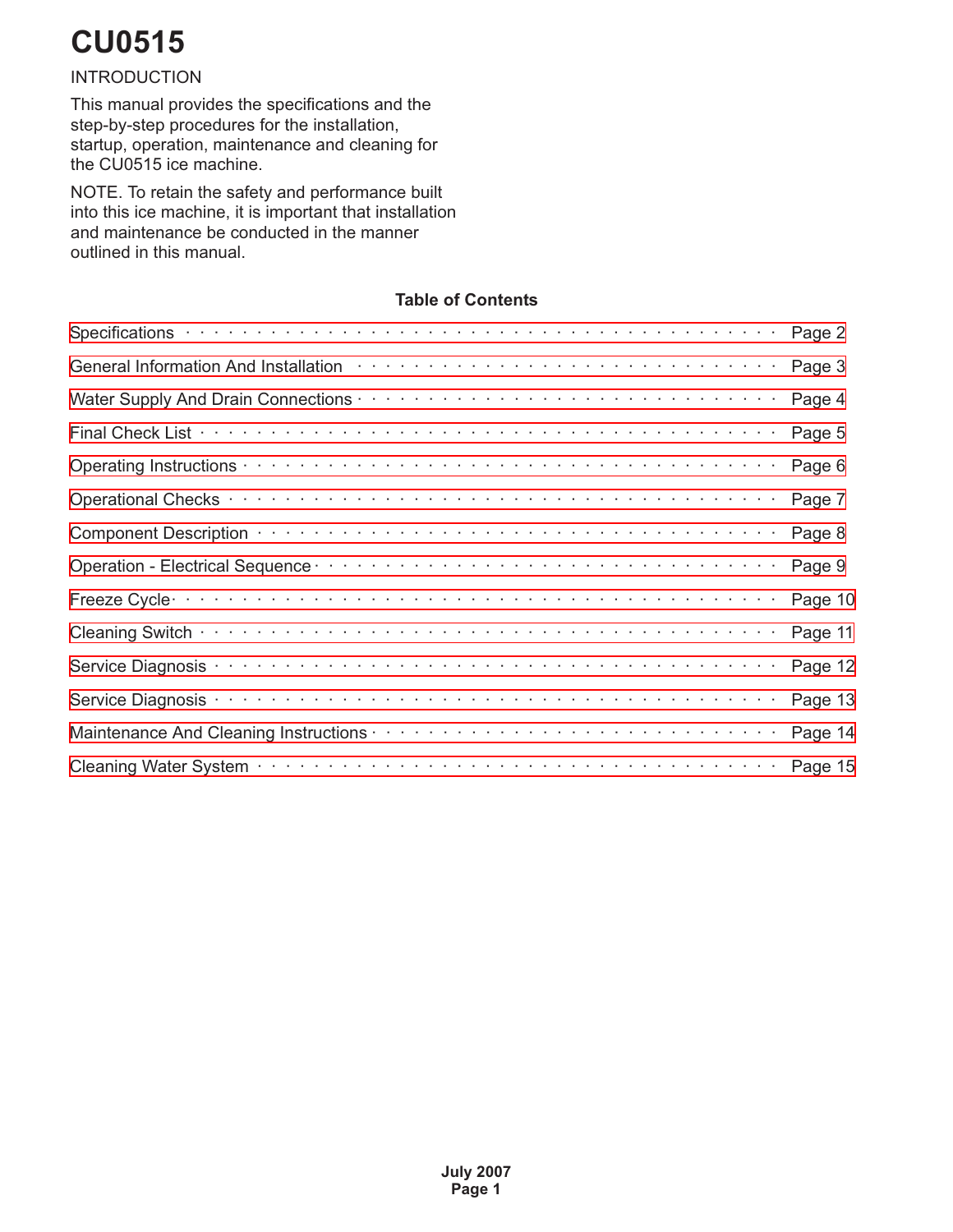### <span id="page-1-0"></span>**Specifications**

The ice machine must be installed indoors in a controlled environment.

|                       | Minimum       | Maximum       |
|-----------------------|---------------|---------------|
| Air Temp              | $50^0$ F.     | $95^0$ F.     |
| <b>Water Temp</b>     | $40^0$ F.     | $100^0$ F.    |
| <b>Water Pressure</b> | <b>20 PSI</b> | <b>80 PSI</b> |
| Voltage               | 103.5         | 126.5         |

Operating the ice machine outside of the above limitations, or outdoors, is potentially damaging to the machine, and it is misuse of the machine. This may void the warranty.

Scotsman Ice Systems are designed and manufactured with the highest regard for safety and performance. They meet or exceed the standards of agencies like NSF and UL..

Scotsman assumes no liability or responsibility of any kind for products manufactured by Scotsman hat have been altered in any way, including the use of any part and/or other components not specifically approved by Scotsman.

Scotsman reserves the right to make design changes and/or improvements at any time. Specifications and design are subject to change without notice.

#### UNPACKING AND INSPECTION

1. Call your authorized SCOTSMAN Distributor or Dealer for proper installation.

2. Remove the front panel of the unit and inspect for any concealed damage. Notify carrier of your claim for the concealed damage.

3. Check that refrigerant lines do not rub against or touch other lines or surfaces, and that the fan blade moves freely.

4. Check that the compressor fits snugly onto all its mounting pads.

5. Remove all internal support packing and masking tape.

| Model        | Electrical (volts/Hz/phase) | <b>Fuse Size</b> | <b>Condenser Type</b> | <b>Refrigerant Charge</b> |
|--------------|-----------------------------|------------------|-----------------------|---------------------------|
| ∥CU0515GA-1A | 115/60/1                    | 15               | Forced Air            | ∣9.5 oz R-134a            |

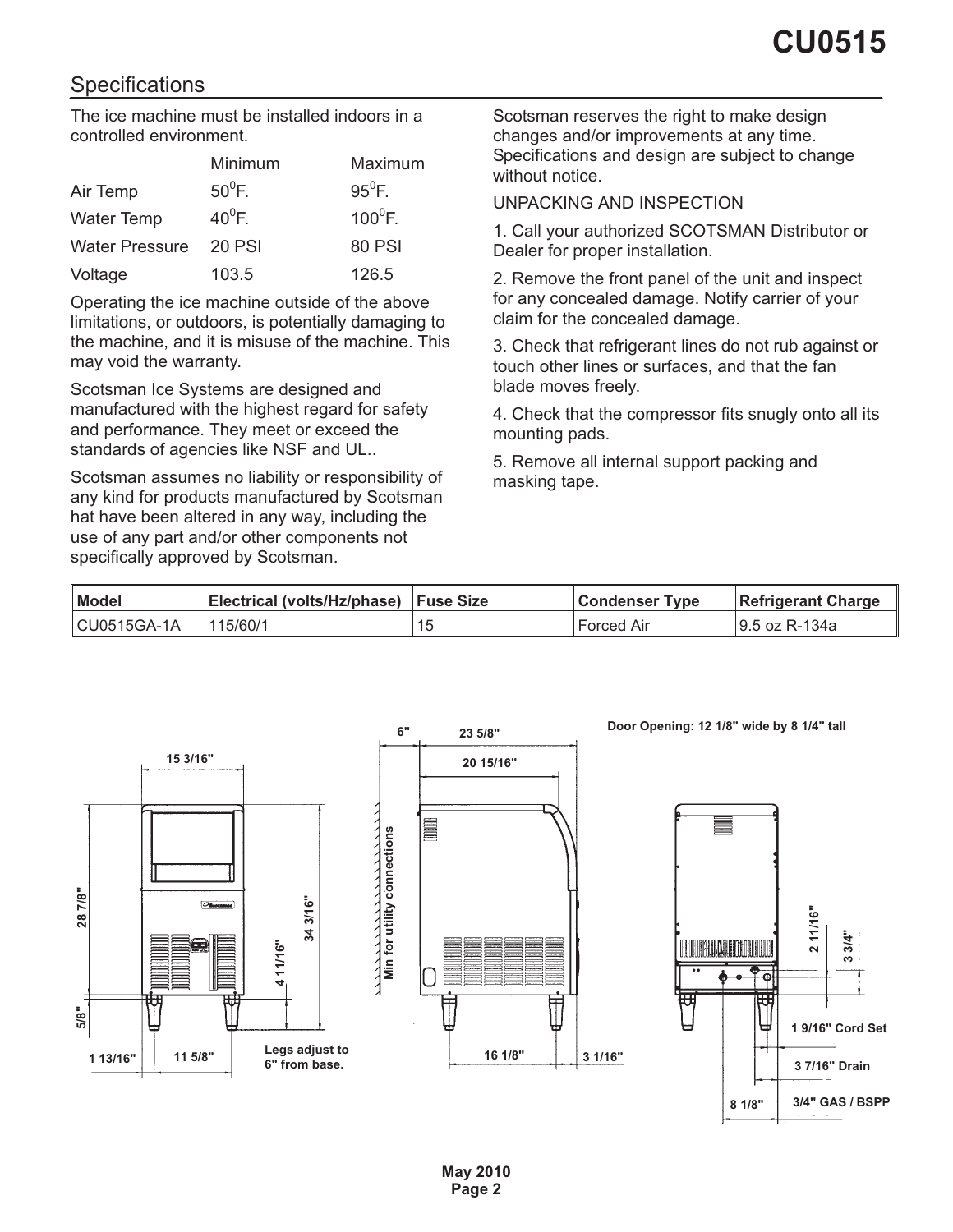## <span id="page-2-0"></span>General Information And Installation

This model is supplied from the factory completely pre-wired and require only electrical power connections to the wire cord provided at rear of the unit.

Make sure that the ice machine is connected to its own circuit and individually fused (see data plate for maximum fuse size). This is a cord-connected unit designed for 115 volt AC power, with a maximum fuse size of 15 amps.

Low voltage can cause improper operation and may be responsible for serious damage to the overload switch and motor windings that is not covered by warranty.

NOTE. All external wiring should conform to national, state and local standards and regulations.

Check voltage on the line and the ice maker's data plate before connecting the unit. Extension cords must not be used.

**Location:** If the unit is built into a cabinet with no side ventilation, the ice production will be reduced by 20% of rated capacity, restricted space of an inch or so on each side will cause a 10% reduction. Six inches of space to the left and right will allow the unit to operate satisfactorily.

The daily ice-making capacity is directly related to the condenser air inlet temperature, water temperature, conditions of the condenser air filter and age of the machine.

To keep your SCOTSMAN CUBER at peak performance levels, periodic maintenance checks must be carried out as indicated on Maintenance and Cleaning section of this manual.

#### **Warranty**

The warranty statement for this product is provided separately from this manual. Refer to it for applicable coverage. In general warranty covers defects in material or workmanship. It does not cover maintenance, corrections to installations, or situations when the machine is operated in circumstances that exceed the limitations printed in this manual.

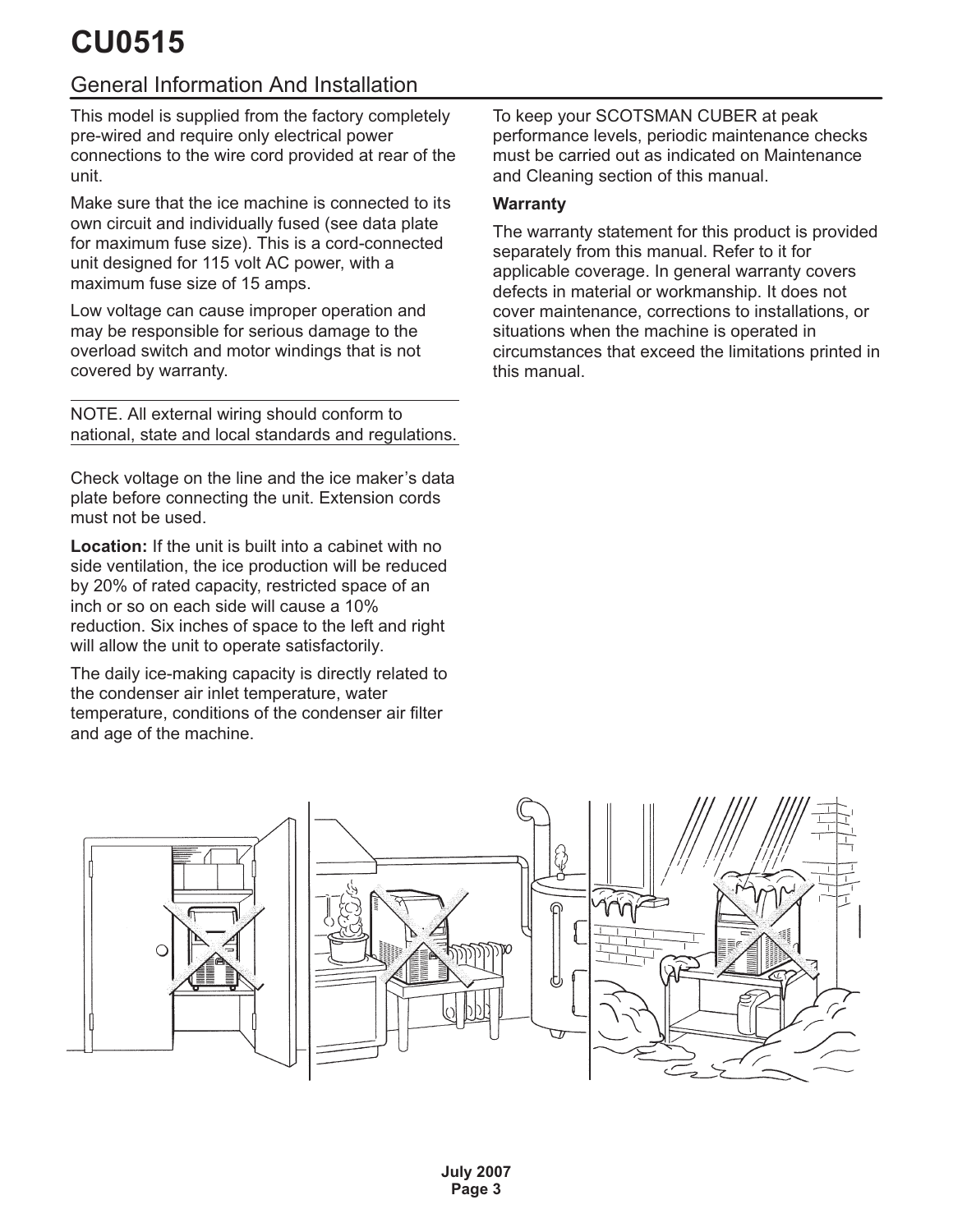### <span id="page-3-0"></span>Water Supply And Drain Connections

#### **General**

When choosing the water supply for the ice cuber consideration should be given to:

- a) Length of run
- b) Water clarity and purity
- c) Adequate water supply pressure

Low water pressure, below 20 psi may cause a malfunction.

Water containing excessive minerals will tend to produce cloudy colored ice cubes, plus scale build-up on parts of the water system.

#### **Water Supply**

The recommended water supply line is a 3/8" o.d. copper tube, the water pressure must have a minimum incoming pressure of 20 psig.

Connect the tubing to the 3/4" GAS / BSPP thread water inlet fitting at the back of the ice maker. An adapter is available, the part numbers are: F733219-03 and F640134-00.

#### **Water Drain**

The recommended drain tube is a plastic or flexible tube with 18 mm (3/4") I.D. which runs to an open trapped and vented drain.

Note: Although soft, easily kinked vinyl tubing is not recommended for a drain, a short length of ¾" ID vinyl tubing is required to connect a rigid drain tube to the 20 mm (25/32") fitting on the back of the machine.

NOTE. The water supply and the water drain must be installed to conform to the local code. In some case a licensed plumber and/or a plumbing permit is required.



*Back View of Utility Connections*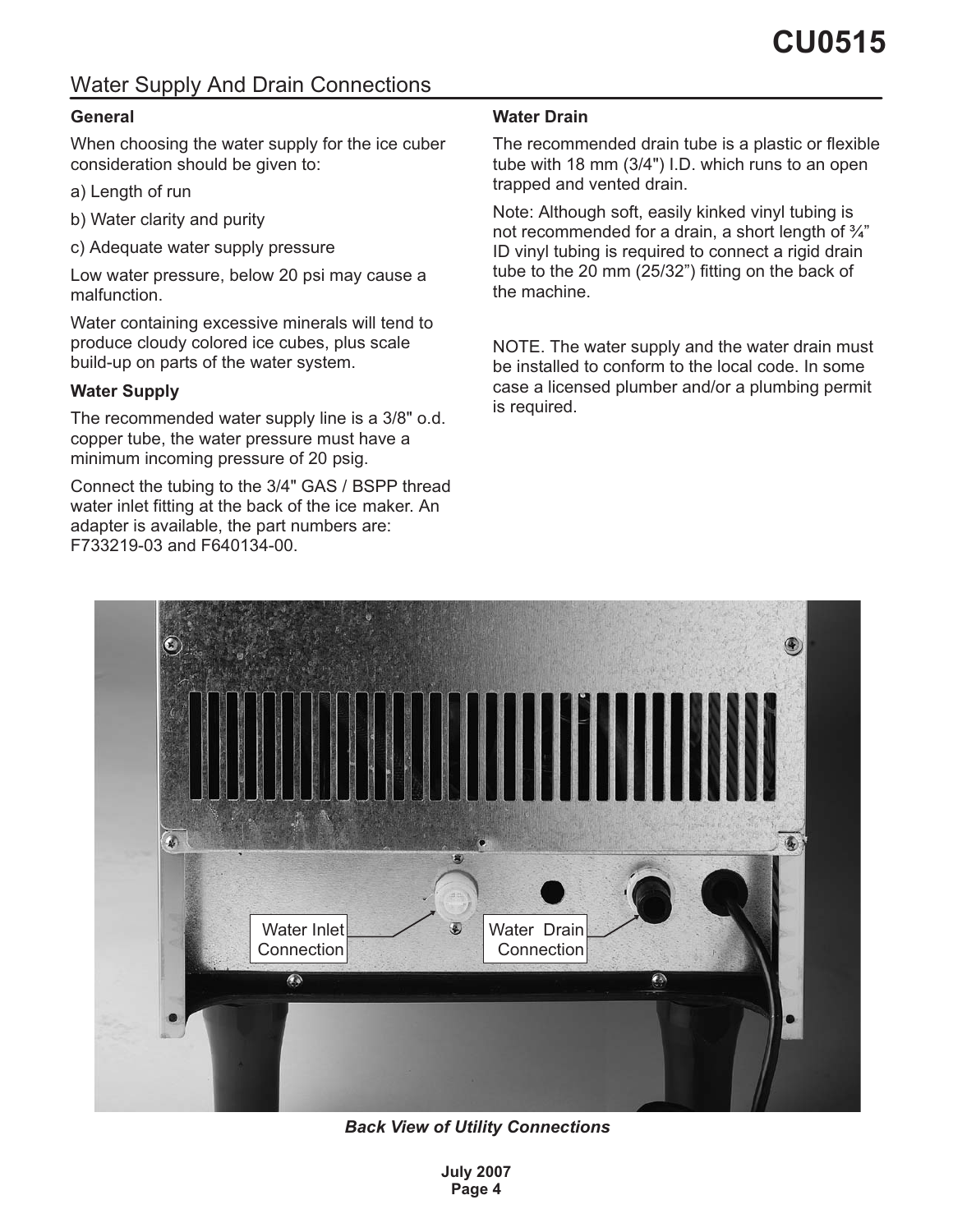### <span id="page-4-0"></span>Final Check List

1. Is the unit in a room where ambient temperatures are above a minimum of 10oC (50 $\mathrm{^oF})$ even in winter months?

2. Is there at least a 15 cm (6") clearance around the unit for proper air circulation?

3. Is the unit level? (IMPORTANT)

4. Have all the electrical and plumbing connections been made, and is the water supply shut-off valve open?

5. Has the voltage been tested and checked against the data plate rating?

6. Has the water supply pressure been checked to ensure a water pressure of at least 20 psi.

7. Check all refrigerant lines and conduit lines to guard against vibrations and possible failure.

8. Have the bolts holding the compressor down been checked to ensure that the compressor is snugly fitted onto the mounting pads?

9. Have the bin liner and cabinet been wiped clean?

10. Has the owner/user been given the User Manual and been instructed on the importance of periodic maintenance checks?

11. Has the Manufacturer's registration card been filled in properly? Check for correct model and serial number against the serial plate and mail the registration card to the factory.

12. Has the owner been given the name and the phone number of the authorized SCOTSMAN Service Agency serving him?



*Connect Power, Water and Drain. Level the cabinet.*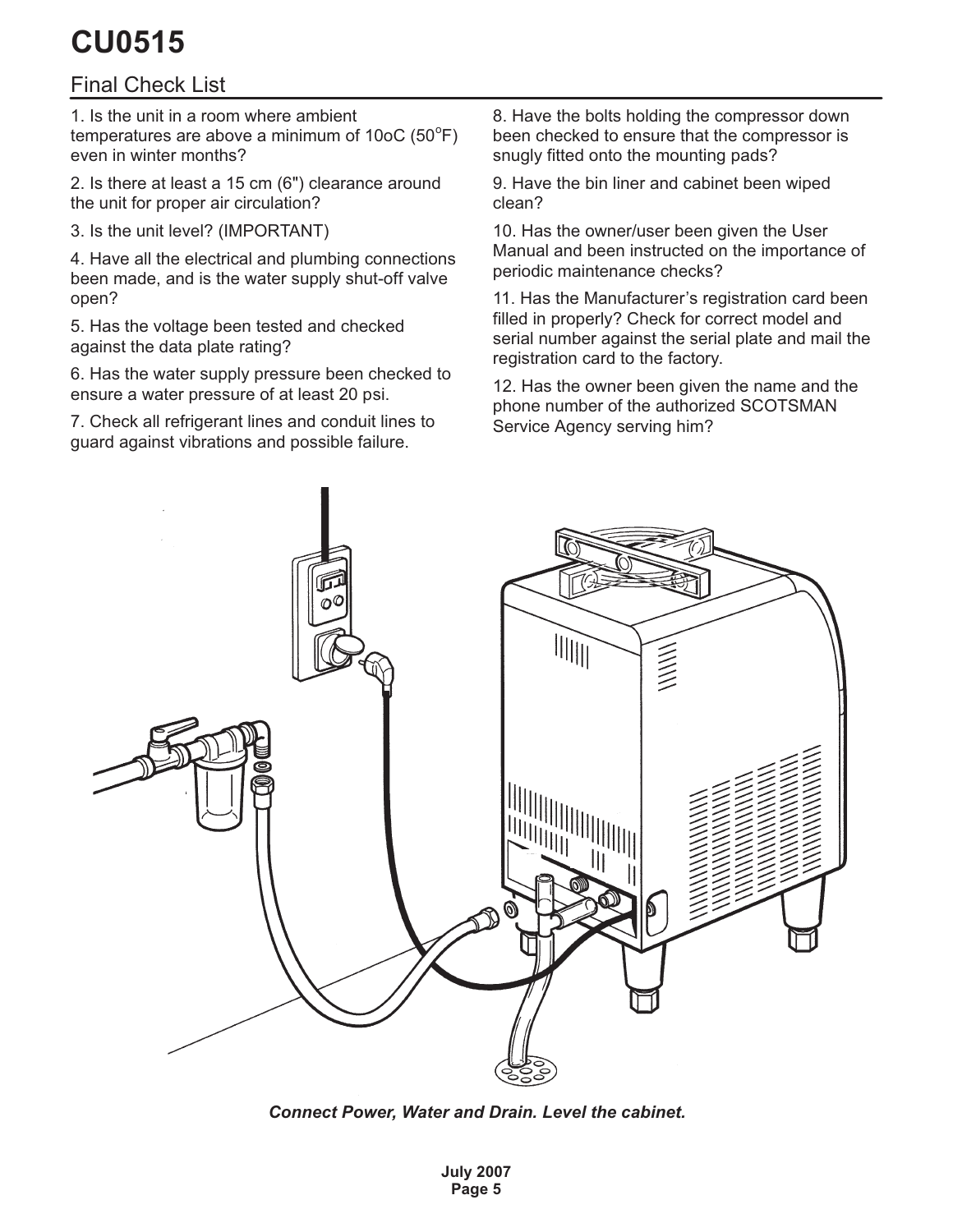### <span id="page-5-0"></span>Operating Instructions

#### **Start Up**

After having correctly installed the ice maker and completed the plumbing and electrical connections, perform the following "Start-up" procedure.

A. Remove the condenser air filter then remove the front panel, Locate the cleaning switch on the control box.

B. Switch the cleaning switch to the cleaning position. This will close the electrical circuit to the water inlet valve and to the hot gas valve

C. Switch the power ON and push the green button switch. Unit will start up in charging cycle mode. During this cycle the components energized are:

- **-**Water Inlet Solenoid Valve
- **-**Hot Gas Solenoid Valve
- **-**Water Pump
- **-**Fan Motor

D. Operate the unit in the water charging cycle for about three/four minutes till water flows out from the drain hose, then move the cleaning switch to the operation position.

NOTE. During the charging cycle, the water inlet solenoid valve is energized. The water flows through the valve to the back side of the evaporator platen and then down to fill up the ice machine sump for the next freezing cycle.



*Air Filter Removal*



*Front View With Front Panel Removed*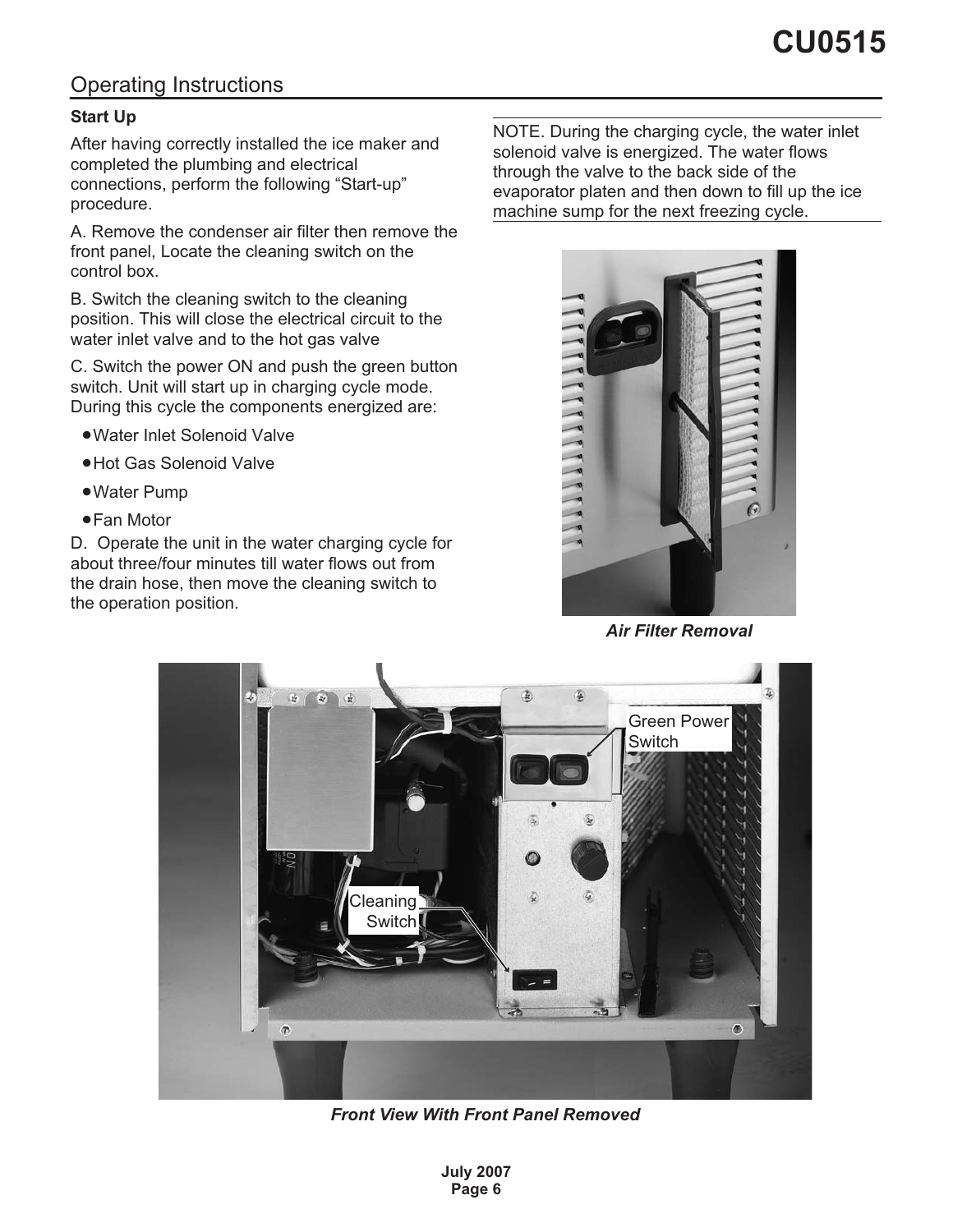## <span id="page-6-0"></span>Operational Checks

E. The unit now starts its first freezing cycle with the following components in operation:

- **-**Compressor
- **-**Water Pump
- **-**Fan Motor

F. Look through the ice discharge opening and confirm that the spray system is correctly seated and that the water jets uniformly reach the interior of the inverted cup molds; also make sure that the plastic curtain is hanging freely and excessive water is not flowing through it.

G. During the freeze cycle, the evaporator will remove heat from the water sprayed into the ice making molds and warm air will be discharged from the cabinet.

H. When the evaporator temperature reaches a preset value ( -7.6 $\mathrm{^oF}$ . to 11.5 $\mathrm{^oF}$ .) the evaporator thermostat or cube size control changes its contacts; the freezing cycle ends and starts the defrost or harvest cycle.

Freezing time will range between 20 and 22 minutes in a 70°F ambient temperature. Longer time for temperature above, shorter when below. Average complete cycle range is about 23 to 25 minutes.

I. Check, during the first defrost/harvest cycle, that the incoming water flows correctly into the sump to re-fill it and the surplus overflows through the overflow drain tube.

J. Check the size and shape of the ice cubes just released. Right size must have a small depression about 3/16" in their crown. If not, wait for the second defrost/harvest cycle before performing any adjustment.

K. If required, adjust the length of the freezing cycle by turning the knob of the cube size control or evaporator thermostat located in front of the control box until the correct ice cube size is achieved.

If the ice cubes are shallow and cloudy, it is possible that the ice maker runs short of water during the end of the freezing cycle or, the quality of the supplied water requires the use of an appropriate water filter or conditioner.

L. During the defrost or harvest cycle hold a handful of ice cubes against the bulb of the storage bin thermostat; the ice machine switch OFF in about one-two minutes.

Remove the ice from the storage bin thermostat. The ice maker should restart automatically in three-four minutes.

NOTE. The bin thermostat is factory set at  $1^{\circ}$ C  $(35^{\circ}F)$  OUT and  $4^{\circ}C$   $(39^{\circ}F)$  IN.

M. Re-attach the front panel, then instruct the owner/user on the general operation of the ice machine and about the cleaning and care it requires.

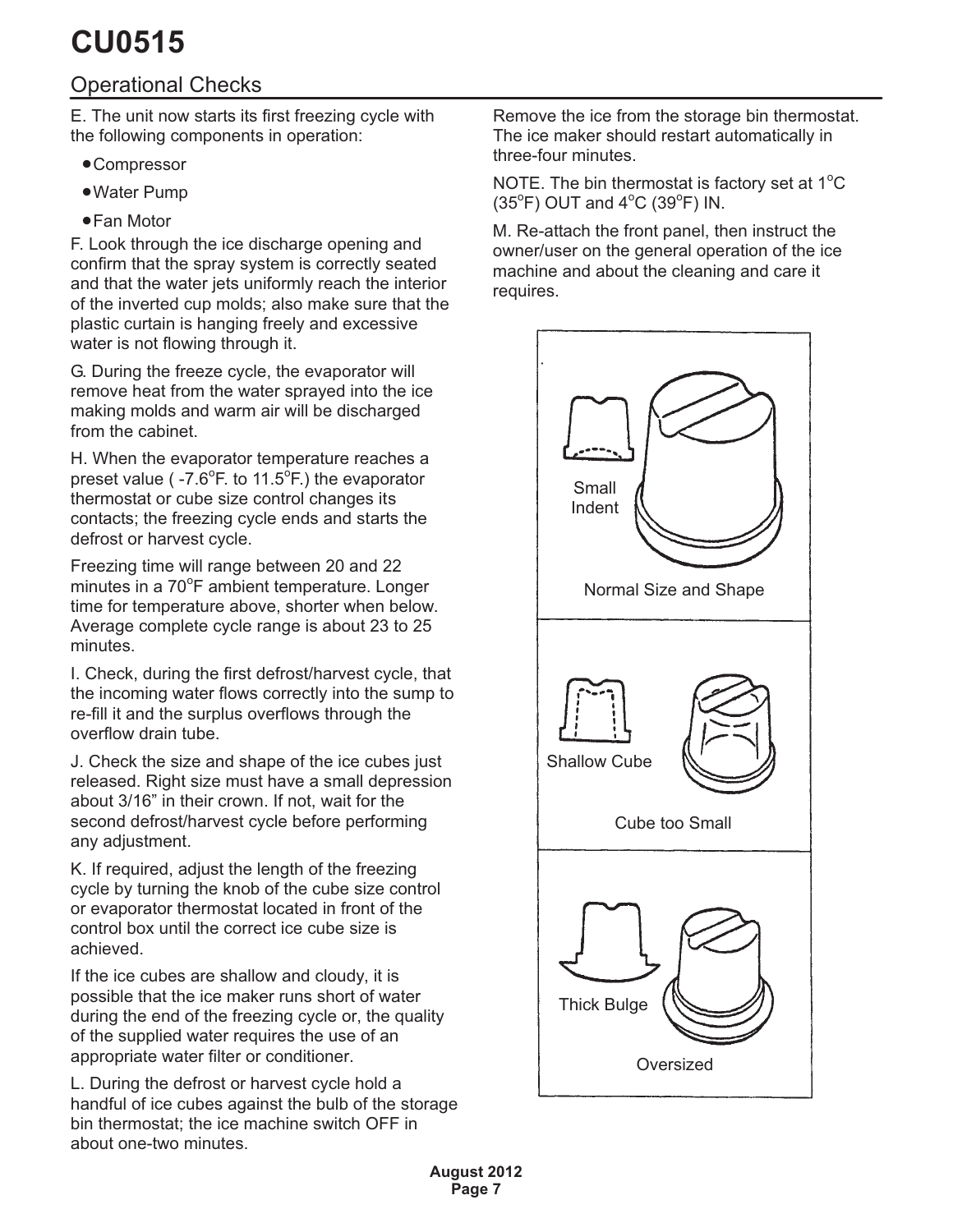### <span id="page-7-0"></span>Component Description

#### **Water Pump**

The water pump operates continually throughout the freezing cycle. The pump forces the water from the sump to the spray system and through the spray nozzles so it sprays into the inverted cup molds to be frozen into crystal clear ice cubes.

#### **Water Inlet Solenoid Valve**

The water inlet solenoid valve is energized only during the defrost cycle. When energized it allows a metered amount of incoming water to flow over the evaporator cavity to assist the hot gas in defrosting the ice cubes.

The water running over the evaporator cavity drops by gravity, through the weep holes of the platen, into the sump.

#### **Hot Gas Solenoid Valve**

The hot gas solenoid valve consists basically in two parts: the valve body and the valve coil. Located on the hot gas line, this valve is energized by the contacts 3-2 of the evaporator thermostat during the defrost cycle.

During the defrost cycle the hot gas valve coil is activated so to attract the hot gas valve piston in order to give way to the hot gas discharged from compressor to flow directly into the evaporator serpentine to defrost the formed ice cubes.

#### **Bin Thermostat**

The bin thermostat control body is located in the front of control box behind the front louvered panel.

The thermostat sensing tube is located into a bulb holder on the side wall of the ice storage bin where it automatically shuts the ice machine OFF when in contact with the ice and re-starts the ice machine when the ice is removed. Factory settings are 1oC  $(35^{\circ}F)$  OUT and 4oC  $(39^{\circ}F)$  IN.

#### **Cube Size Control (Evaporator Thermostat)**

The cube size control (evaporator thermostat) body is located in the front of control box behind the front louvered panel; it's basically a reverse acting temperature control which closes contacts 3-2 when its temperature decreases and closes the opposite contacts 3-4 when the temperature rises.



*Water Circuit, Freeze Cycle*



*Water Circuit, Harvest Cycle*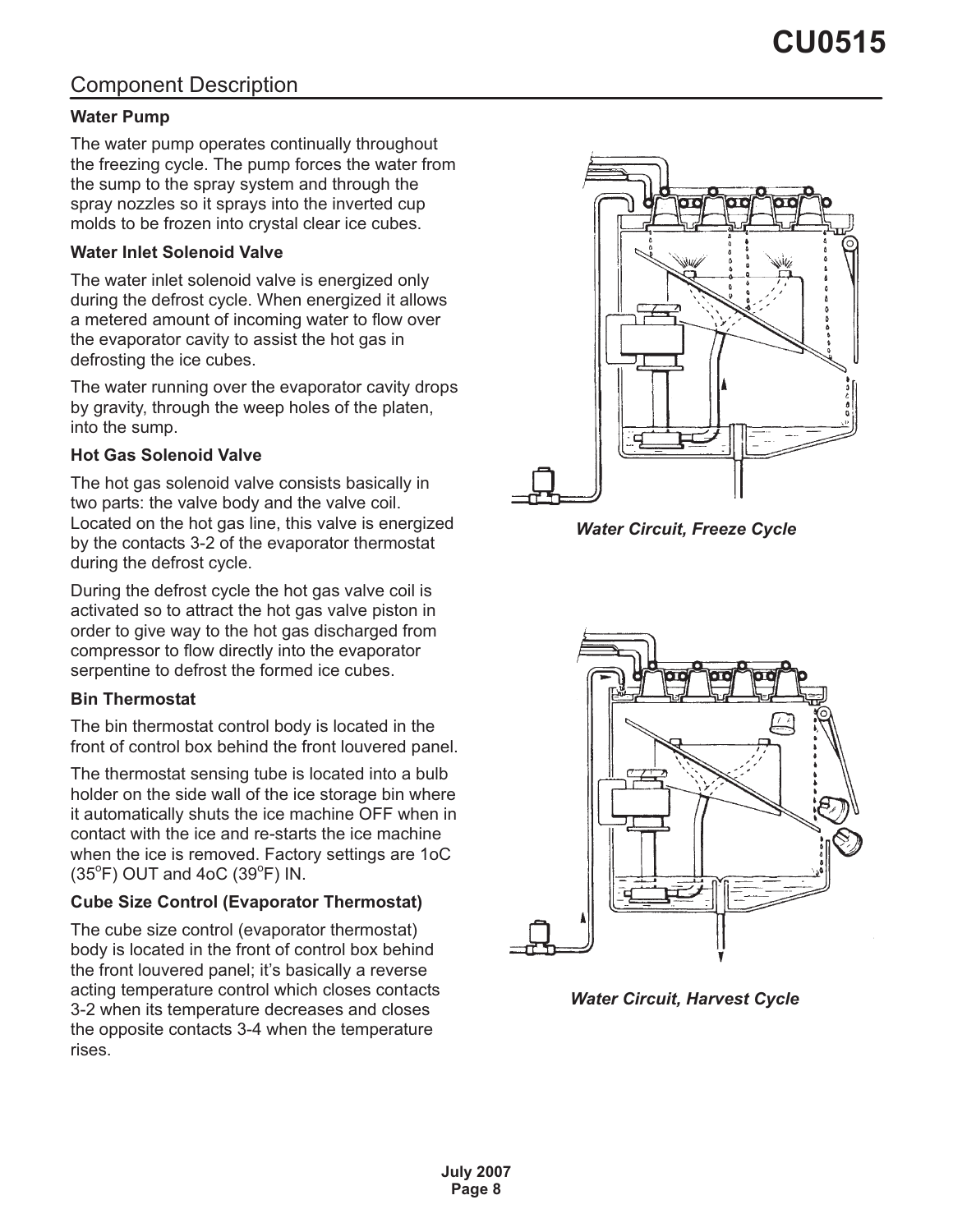### <span id="page-8-0"></span>Operation - Electrical Sequence

The following charts illustrate which switches and components are ON or OFF during the two phases of the icemaking cycle.

Refer to the wiring diagram for reference.

## **FREEZING CYCLE**

| Electrical components                | ON           | OF F |
|--------------------------------------|--------------|------|
| Compressor                           |              |      |
| <b>Water Pump</b>                    |              |      |
| Fan Motor                            |              |      |
| <b>Hot Gas Valve</b>                 |              |      |
| <b>Inlet Water Valve</b>             |              |      |
| <b>Electrical Controls</b>           | <b>CLOSE</b> | OPEN |
| Evaporator Thermostat (contacts 3-4) |              |      |
| Evaporator Thermostat (contacts 3-2) |              |      |
| <b>Bin Thermostat</b>                |              |      |

## **HARVEST CYCLE**

| Electrical components                | ON           | OFF  |
|--------------------------------------|--------------|------|
| Compressor                           |              |      |
| <b>Water Pump</b>                    |              |      |
| Fan Motor (Air cooled only)          |              |      |
| <b>Hot Gas Valve</b>                 |              |      |
| Inlet Water Valve                    |              |      |
| <b>Electrical Controls</b>           | <b>CLOSE</b> | OPFN |
| Evaporator Thermostat (contacts 3-4) |              |      |
| Evaporator Thermostat (contacts 3-2) |              |      |
| <b>Bin Thermostat</b>                |              |      |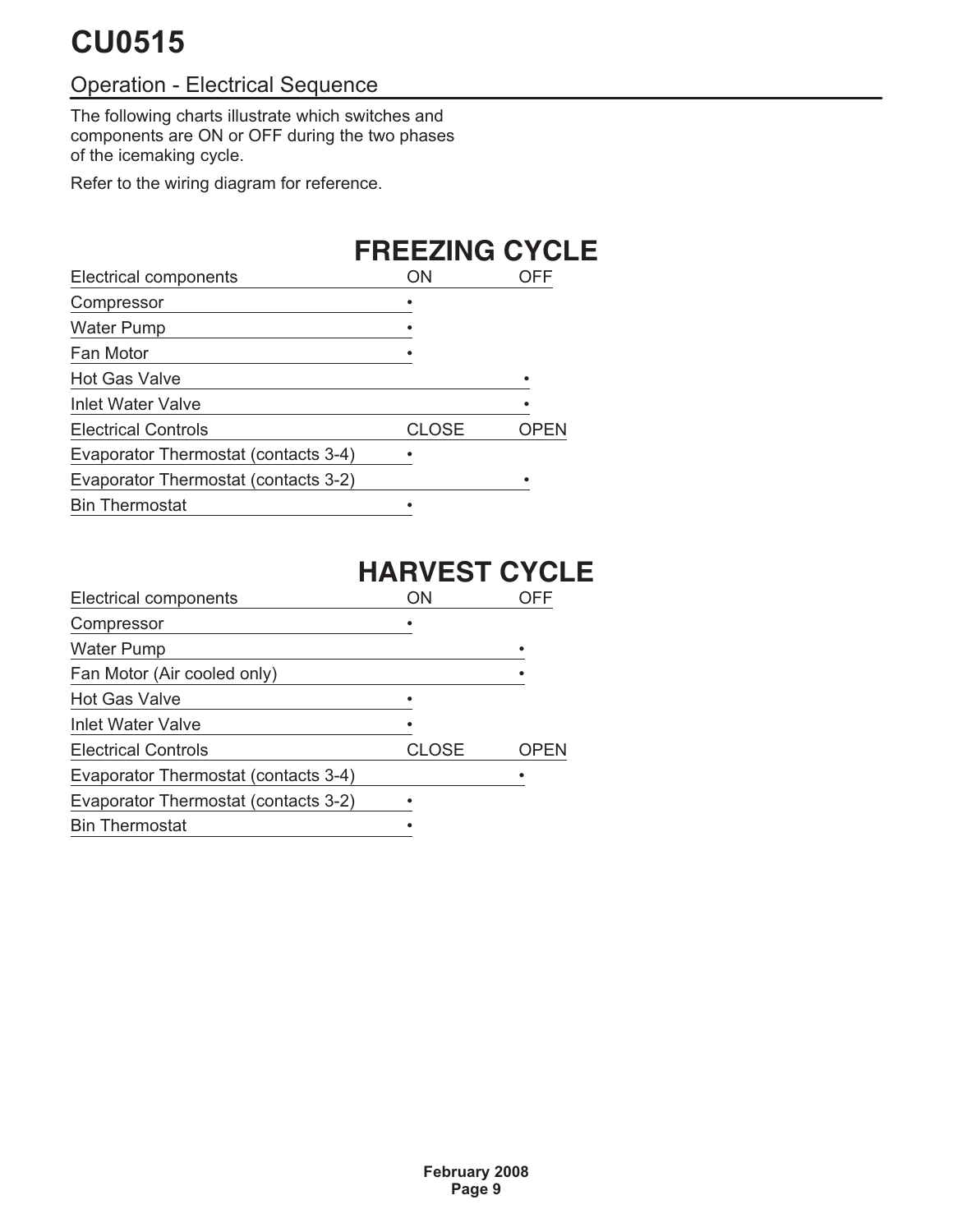### <span id="page-9-0"></span>Freeze Cycle

#### **Average Discharge Pressure**

**-**A/C: 100 to 155 PSIG

#### **Suction Pressure**

**-**End Freeze Cycle: 0 to 1.5 PSIG **Refrigerant Metering Device:**

## **-**Capillary tube

#### **Refrigerant Charge (R-134a)**

## **-**9.5 oz.

The thermostat sensing bulb is located into a plastic tube (bulb holder) secured by two clips directly to the evaporator serpentine. This control determines the length of the freezing cycle and correspondingly the size of the cubes.

A lower setting will produce a larger cube (oversize) while a higher setting a smaller cuber (shallow size).

When closed on contacts 3-2 (adjustable between -7.6 $\mathrm{^{\circ}F.}$  and 11.5 $\mathrm{^{\circ}F.}$ ) it activates the defrost or harvest cycle components. The cube size control is pre-set at the factory (knob in the black dot position) and doesn't require any adjustment when the ambient temperature remains between 15 and  $30^{\circ}$ C (60 and  $90^{\circ}$ F).

Harvest continues until the thermostat warms up to about  $36^{\circ}$ F. where the unit switches back into a freeze mode.

#### **Cycle Times:**

Listed information is for new, clean machines in a stabilized situation. Some unit to unit and cycle to cycle variation is normal.

#### 90°F/70°F (32°C/21°C)

Freezing time: 20 to 21 minutes

Harvest time: 1:15 to 1:30 minutes

Total time: 21:30 to 23 minutes

Weight: 1 lb

Water Drain: 1 qt. water

70°F/50°F (21°C/15°C)

Freezing time: 17:30 to 18 minutes

Harvest time: 1:30 to 1:45 minutes

Total time: 19 to 19:30 minutes

Weight: 1 lb

Water Drain: 1.6 qt. water.

#### **Fan Motor**

The fan motor is electrically connected in parallel to the water pump and it operates continuously only during the freezing cycle keeping the proper head pressure by circulating air through the condenser fins.

#### **Compressor**

The hermetic compressor is used to circulate refrigerant throughout the entire system. It compresses the low pressure refrigerant vapor causing its temperature to rise and become high pressure hot vapor (hot gas) which is then released through the discharge valve.

#### **Water Spray System**

Sprays the water into each individual cup to be frozen into ice.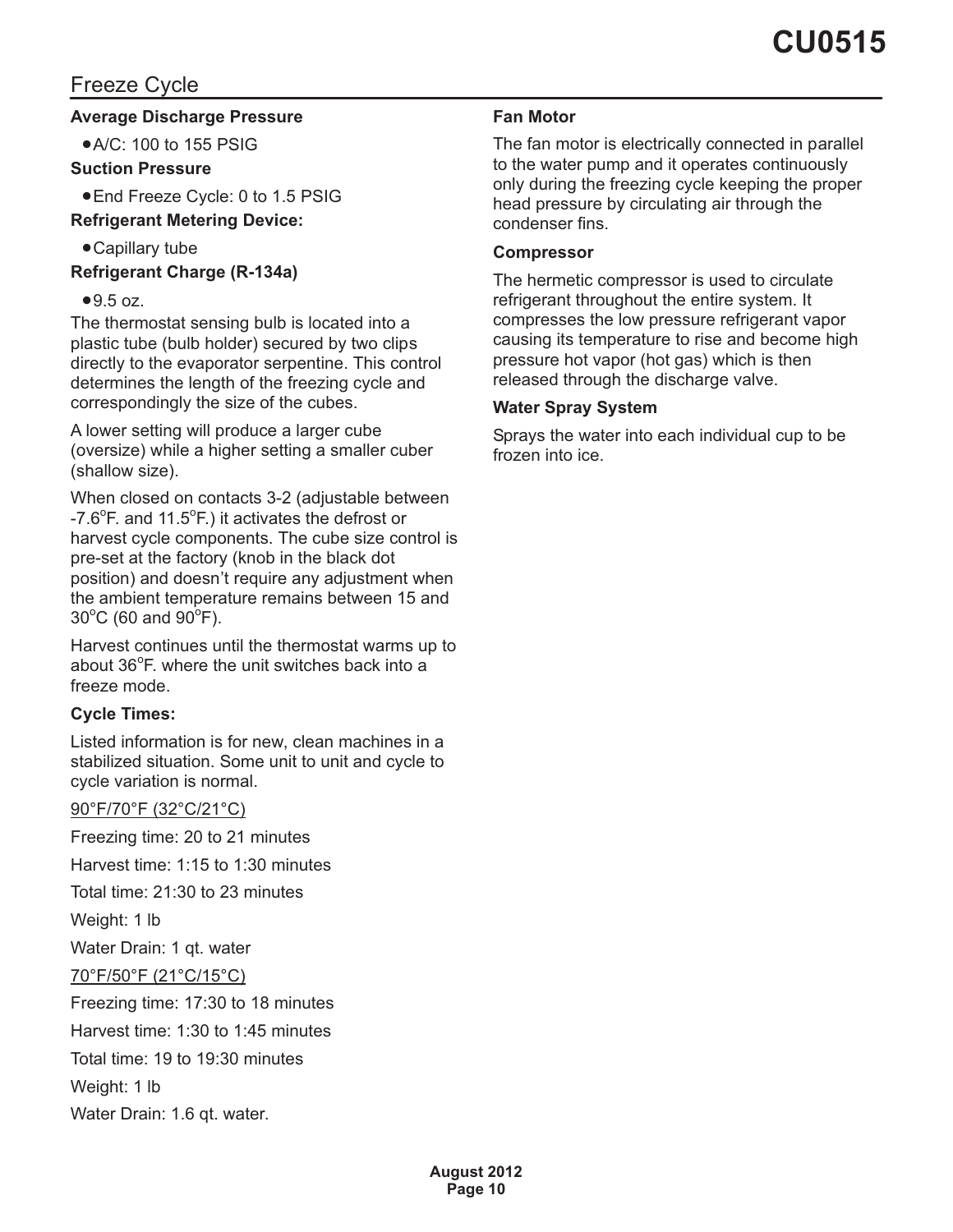### <span id="page-10-0"></span>Cleaning Switch

Located on the bottom side of the control box, it is used to energize the water inlet and the hot gas valves to fill the sump of the machine with water when needed.

#### **Green Master Switch Push Button**

Located in the front of the machine it's used to switch ON and OFF the unit by pushing its green push button. When ON, its green light is ON.

#### **Red Alarm/Re-Set Push Button**

Located in the front of the machine (just beside the Master Switch) it works in conjunction with the Cleaning Remind Board and it's activated when:

1. ON steady with machine in OFF mode

Condensing temperature is higher then  $70^{\circ}$ C or 158°F. (air cooled version)

2. Blinking twice and repeat with machine in OFF mode

Condenser sensor out of order.

3. ON steady with machine in ON mode

Condenser air filter needs to be cleaned.

4. Slow blinking with machine in ON mode.

Water system needs to be cleaned.

In the first case the machine can be Re-Set by pushing and holding the Red Alarm Re-Set Button for 5 seconds till the Red Light is OFF.

In the second case, first replace the condenser sensor then, push and hold the Red Re-Set Button for 5 seconds.

#### **Cleaning Reminder PC Board**

Located on the front left side of the machine, it works in conjunction with the condenser sensor and the Red Alarm Re-Set Push Button.

It consists of

- **-**Printed Circuit Board with a step down transformer (115V - 12V)
- **-**Relay
- **-**Dip Switch with two keys
- **-**Jumper for the set up of the Cut OFF/Alarm condensing temperature (70oC 158oF.- jumper OUT - for air cooled)
- **-**green four wire connector for power IN and OUT
- **-**Red socket for the Water Level Sensor (future use)
- **-**Black socket for the Condenser Sensor and
- **-**White socket for the Red Alarm Re-Set Push **Button**

The main function of this PC Board is to switch the machine OFF when the condensing temperature is too high or signal the need for cleaning the condenser air filter or the water system. The time between the signal for the cleaning of the water system can be modified according to the setting of the two Dip Switches as below:

| Time            | 1          | 2          |
|-----------------|------------|------------|
| 1 Month         | On         | On         |
| <b>3 Months</b> | <b>Off</b> | On         |
| <b>6 Months</b> | On         | <b>Off</b> |
| 1 Year          | <b>Off</b> | <b>Off</b> |

Once the water system has been cleaned, push and hold the Red Alarm Re-Set Button for more then 20 seconds until it starts to blink. That will reset the control.

#### **Condenser Air Filter**

It is located in front of the air cooled condenser. It can be removed by pulling it through the opening in the front panel for cleaning or replacing. A lower plastic guide, installed inside the unit, is used for the correct sliding and location of the air filter.

#### **Condenser Sensor**

The condenser temperature sensor probe, located within the condenser fins detects the condenser temperature variations and signals them by supplying current, at low voltage, to the P.C. BOARD.

In case the condenser temperature rises and reaches  $70^{\circ}$ C (160 $^{\circ}$ F) – the control system will cause an immediate and total stop of the machine's operation.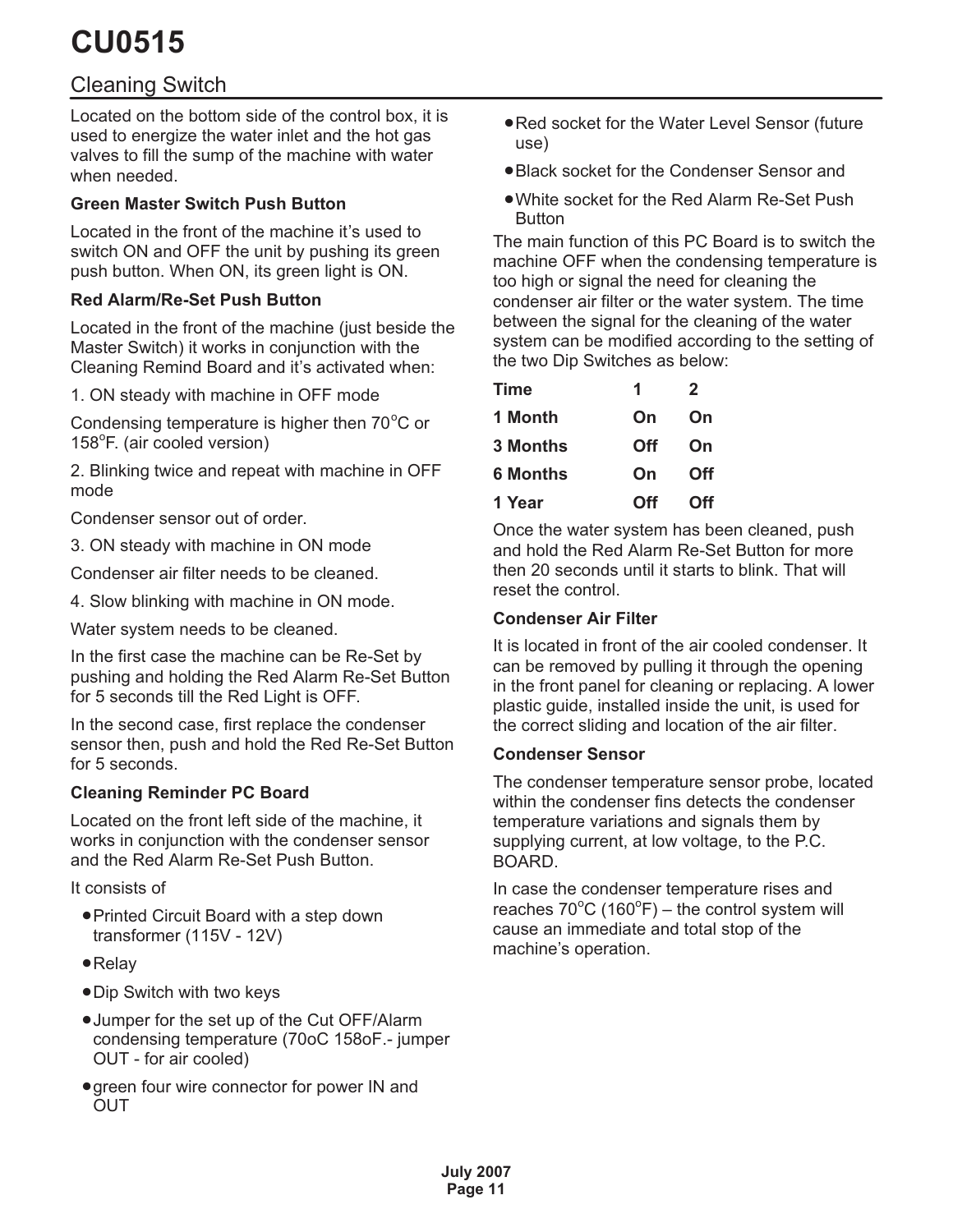## <span id="page-11-0"></span>Service Diagnosis

| <b>SYMPTOM</b>                    | <b>POSSIBLE CAUSE</b>                     | <b>SUGGESTED CORRECTION</b>                                                                |
|-----------------------------------|-------------------------------------------|--------------------------------------------------------------------------------------------|
| Unit will not run                 | <b>Blown fuse</b>                         | Replace fuse & check for cause of blown fuse.                                              |
|                                   | Main switch in OFF position               | Turn switch to ON position                                                                 |
|                                   | Bin thermostat set improperly             | Adjust rotating its setting screw                                                          |
|                                   | Loose electrical connections              | Check wiring                                                                               |
| Red Alarm light ON                | Too Hi Condensing<br>Temperature          | Reset the machine (Push & hold the Reset<br>Button for 5 seconds) and check for reason why |
| Red Alarm light Blinking<br>Twice | Condenser sensor out of order             | Replace it and repeat                                                                      |
| Compressor cycles                 | Low voltage                               | Check circuit for overloading                                                              |
| intermittently                    |                                           | Check voltage at the supply to the building. If<br>low, contact the power company          |
|                                   | Non-condensable gas in system             | Purge the system                                                                           |
|                                   | Dirty condenser                           | Clean with vacuum cleaner, air or stiff brush.<br>(DO NOT use wire brush).                 |
|                                   | Air circulation blocked                   | Allow sufficient air space all around unit.                                                |
|                                   | Compressor starting device<br>loose wires | Check for loose wires in starting device.                                                  |
| Cubes too small                   | Cube size control set improperly          | Check and adjust for proper operation.                                                     |
|                                   | Capillary tube partially restricted       | Recover charge, add new gas & drier, after<br>evacuating system with vacuum pump.          |
|                                   | Moisture in the system                    | Same as above.                                                                             |
|                                   | Shortage of water                         | See remedies for shortage of water.                                                        |
|                                   | Shortage of refrigerant                   | Check for leaks & recharge.                                                                |
| Cloudy cubes                      | Shortage of water                         | See remedies for shortage of water.                                                        |
|                                   | Dirty water supply                        | Use water softener or water filter.                                                        |
|                                   | Accumulated impurities                    | Use SCOTSMAN Ice Machine scale remover.                                                    |
| Shortage of water.                | Water spilling out through<br>curtain     | Check or replace curtain.                                                                  |
|                                   | Water solenoid valve not<br>opening       | Replace valve.                                                                             |
|                                   | Water leak in sump area                   | Locate and repair.                                                                         |
|                                   | Water flow control plugged                | Remove and clean.                                                                          |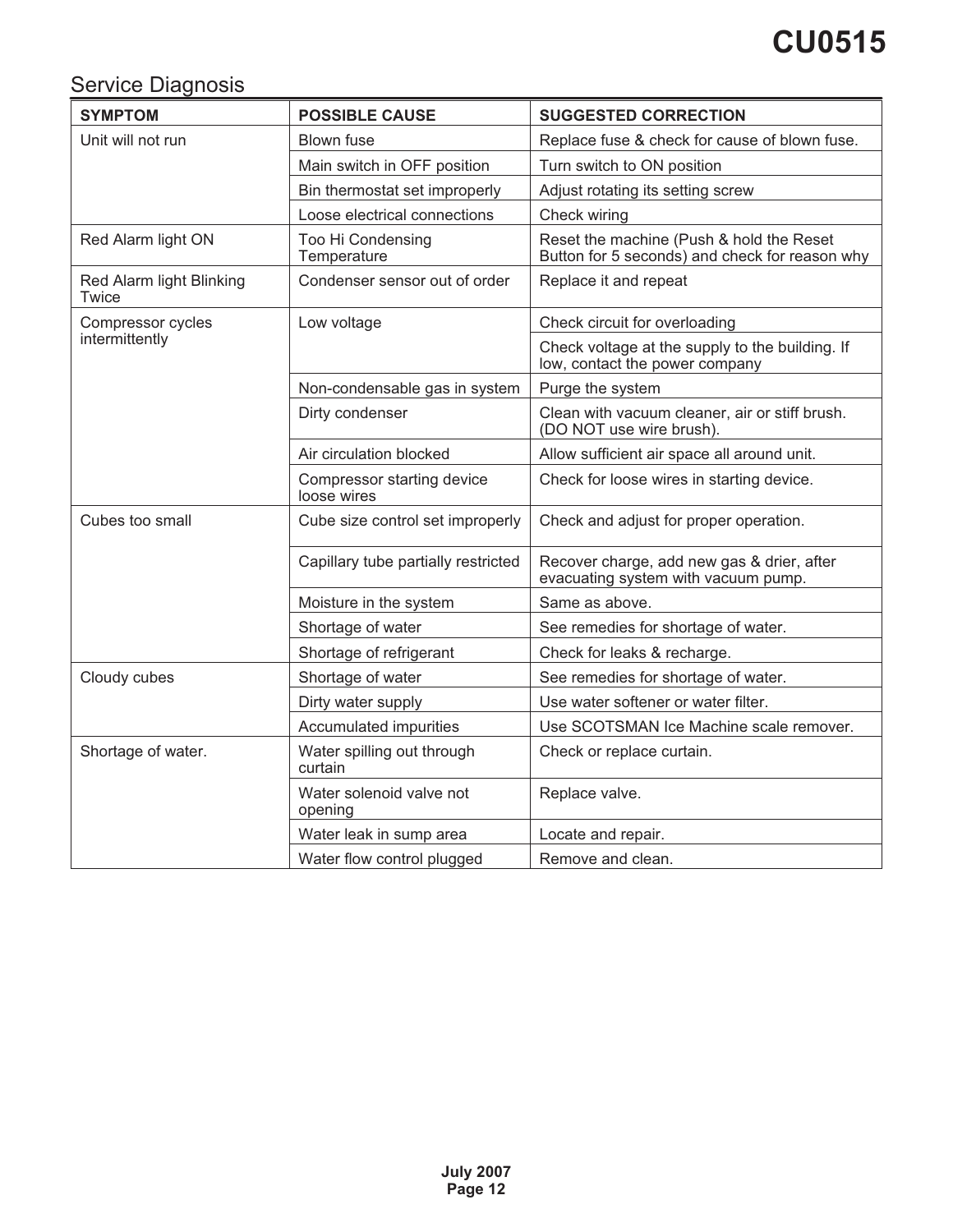## <span id="page-12-0"></span>Service Diagnosis

| <b>SYMPTOM</b>               | <b>POSSIBLE CAUSE</b>                             | <b>SUGGESTED CORRECTION</b>                                                                    |
|------------------------------|---------------------------------------------------|------------------------------------------------------------------------------------------------|
| Irregular cubes size & some  | Some jets plugged                                 | Remove jet cover and clean.                                                                    |
| cloudy                       | Shortage of water                                 | See shortage of water.                                                                         |
|                              | Unit not leveled                                  | Level as required.                                                                             |
|                              | Poor pumping                                      | Check and/or replace the water pump.                                                           |
| Cubes too large              | Cube size control set<br>improperly               | Check and adjust for proper operation.                                                         |
| Decreased ice capacity       | Inefficient compressor                            | Replace.                                                                                       |
|                              | Leaky water valve                                 | Repair or replace.                                                                             |
|                              | Non-condensable gas in<br>system                  | Purge the system.                                                                              |
|                              | Poor air circulation or<br>excessive hot location | Relocate the unit or provide for more ventilation.                                             |
|                              | Overcharge of refrigerant                         | Correct the charge.                                                                            |
|                              | Capillary tube partially<br>restricted            | Recover charge, add new gas & drier, after<br>evacuating system with vacuum pump.              |
|                              | Undercharge of refrigerant                        | Charge to data plate indication.                                                               |
|                              | Discharge head pressure too<br>high               | See incorrect discharge pressure.                                                              |
|                              | Clogged air filter                                | Clean or replace.                                                                              |
| Poor harvest                 | Restriction in incoming water<br>line             | Check water valve strainer and flow control. If<br>necessary enlarge the flow control orifice. |
|                              | Too short defrost time                            | Check temperature control. Replace if<br>necessary.                                            |
|                              | Cube size control set for too<br>large            | Re-set cube size control.                                                                      |
|                              | Water inlet valve not opening                     | Valve coil with open winding. Replace valve.                                                   |
|                              | Hot gas valve orifice restricted                  | Replace hot gas valve assy.                                                                    |
|                              | Air vented holes in mold cups<br>plugged          | Clean out holes.                                                                               |
|                              | Discharge head pressure too<br>low                | See incorrect discharge pressure                                                               |
| Unit won't harvest           | Inoperative cube size control                     | Replace cube size control                                                                      |
|                              | Hot gas valve not opening                         | Valve coil with open winding. Replace valve.                                                   |
|                              | Water solenoid valve not<br>opening               | Valve coil with open winding. Replace valve.                                                   |
| Incorrect discharge pressure | Dirty air filter                                  | Clean or replace.                                                                              |
|                              | Inoperative hi press control                      | Replace.                                                                                       |
| Excessive water in unit base | Water tubing leaking Check.                       | Tighten or replace.                                                                            |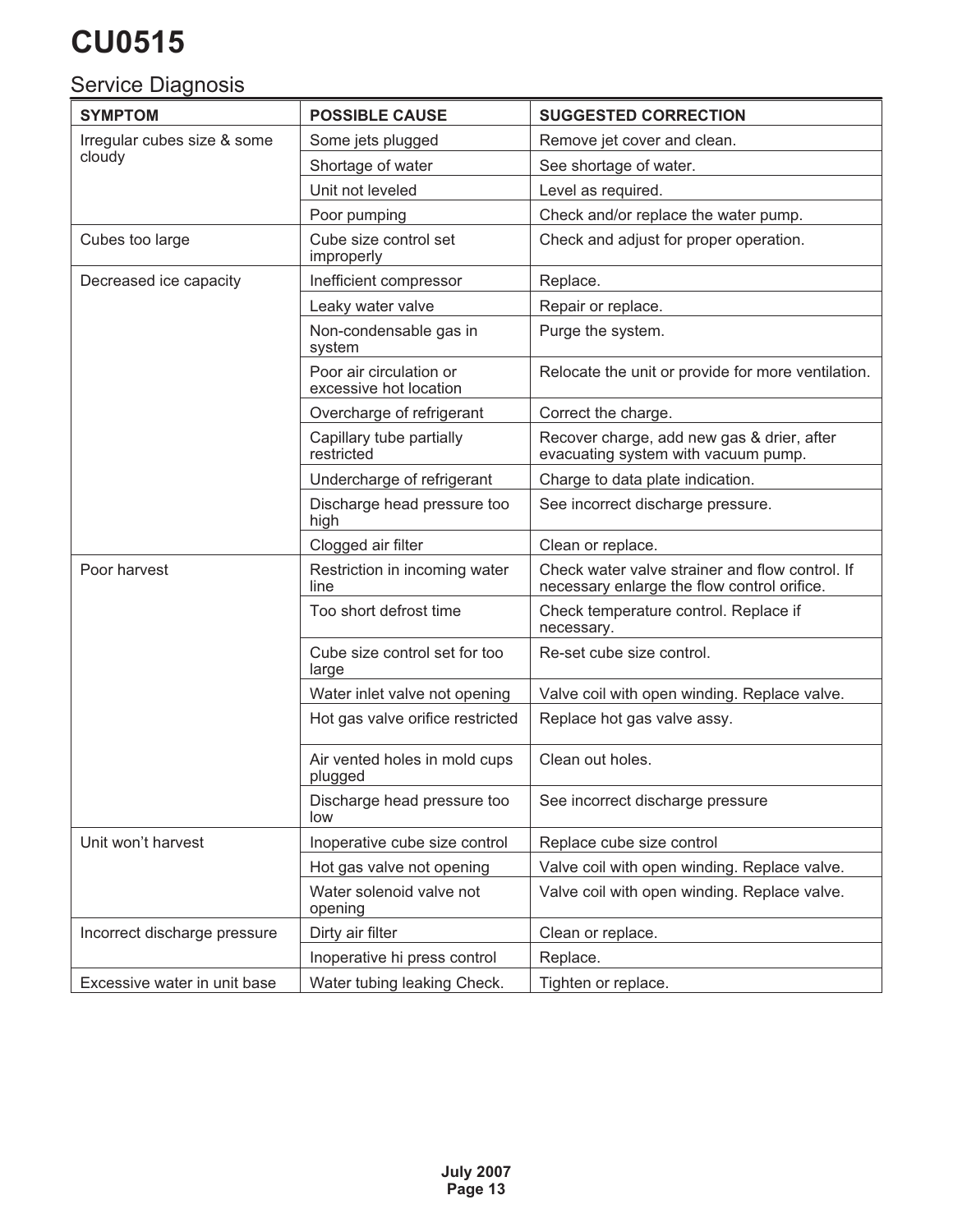### <span id="page-13-0"></span>Maintenance And Cleaning Instructions

#### **GENERAL**

The periods and the procedures for maintenance and cleaning are given as guides and are not to be construed as absolute or invariable. Cleaning, especially, will vary depending upon local water and ambient conditions and the ice volume produced; and, each ice machine must be maintained individually, in accordance with its particular location requirements.

#### **Ice Machine**

The following maintenance should be scheduled at least two times per year on these ice machines.

1. Check and/or replace the water filter (if used).

2. Check that the ice machine is leveled in side to side and in front to rear directions.

3. Check for water leaks and tighten drain line connections. Pour water down bin drain line to be sure that drain line is open and clear.

4. Check size, condition and texture of ice cubes. Perform adjustment of cube size control as required.

5. Check the bin thermostat to test shut-off.

Put a scoop full of ice cubes in contact with the bin thermostat bulb for at least one minute.

This should cause the ice maker to shut off. Within few seconds after the removal of the ice from bin thermostat bulb, the ice machine restarts.

NOTE. Within minutes after the ice is removed from the bulb holder tube, the sensing bulb inside the tube will warm up and cause the ice machine to restart. This control is factory set and should not be reset until testing is performed.

6. Check for refrigerant leaks.

NOTE. Standard equipped with an air condenser filter as well as a Cleaning Reminder Board to remind to the end user the need for the cleaning of the air filter or of the water system (Red Alarm Light ON Steady or Blinking respectively with machine in operation).

#### **Clean - Replace Of Air Condenser Filter**

1. Withdraw the air filter from the front through the opening of the front panel.

2. Remove the front panel.

3. Blow pressurized air on the opposite direction of the condenser air flow so to remove the

dust accumulated. If pressurized air is not available, use tap water always in the counter flow air direction. Once cleaned shake it so to remove most of the accumulated water, then dry it using an hair dryer.

NOTE. In case the air filter strainer is damaged replace it with a new one.

4. Return the front panel to its normal position.

5. Install filter by pushing it through the front panel opening.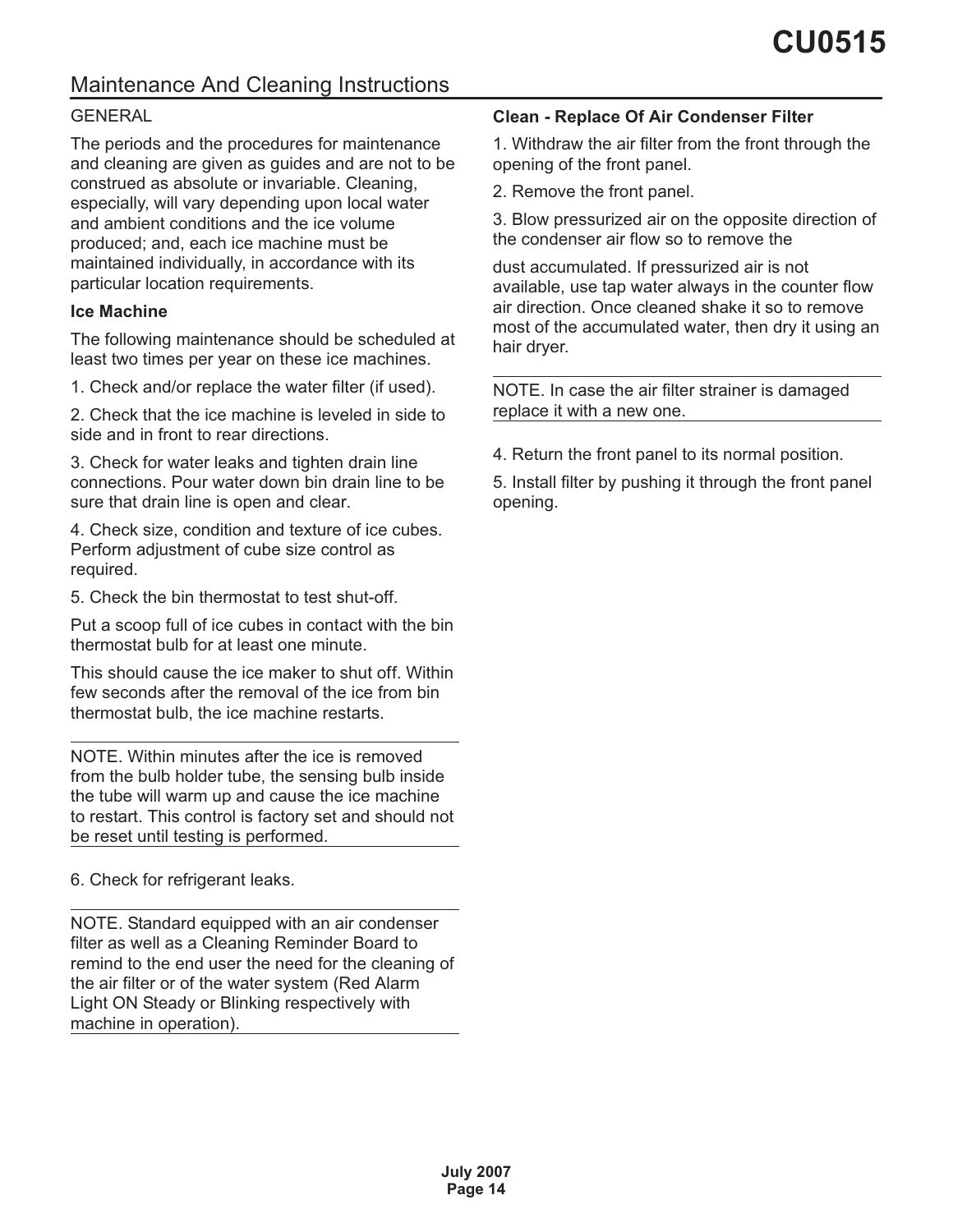## <span id="page-14-0"></span>Cleaning Water System

1. Remove the ice from the bin.

2. Remove the air filter and then the front panel.

3. Rotate control knob counter clockwise to the Off position.

4. Turn off the water supply to the ice machine.

5. Remove top panel.

6. Remove plastic panel (evaporator cover) that covers evaporator section.

7. Remove clamp and drain cap from the bottom of the reservoir, allow all the water to drain out.



*Remove Drain Cap*

8. Return the drain cap and clamp to their original positions.

9. Mix approximately 3 ounces (1/10 liter) of Scotsman Clear 1 Scale Remover with 1.5 quarts  $(1.5$  liter) of warm  $(95-115^{\circ}F)$  potable water, and pour this solution over the evaporator section (bright metal tubing and inverted cups in white plastic tray at the top of the ice machine).



Ice machine cleaner contains acids. Acids can cause burns.

If concentrated cleaner comes in contact with skin, flush with water. If swallowed, do NOT induce vomiting. Give large amounts of water or milk. Call Physician immediately. Keep out of the reach of children.

10. Return the evaporator cover removed in step 6 to its normal position.

11. Rotate the control knob to the Normal position.



*Pour Scale Remover Over The Evaporator Section*

12. Operate the machine with the cleaning toggle switch in the Operation position for 5 minutes.

13. Switch the cleaning toggle switch to the Cleaning position and operate the machine for 1 minute.

14. Repeat steps 12 and 13 three times. After the third time rotate the control knob counter clockwise to the Off position.

15. Remove evaporator cover. Pour hot water over the entire surface of the evaporator section. Return evaporator cover to its original position.

16. Pour hot water into the bin to melt any ice produced during cleaning, and to clean out the drain. Wipe the interior of the bin with mild soap and hot water, rinse with cold water.

To sanitize, mix a locally approved sanitizer solution and perform steps 17-31. A possible sanitizer solution may be obtained by mixing 1 ounce of household bleach with 2 gallons of warm (95-115°F) water.

17. Remove plastic panel (evaporator cover) that covers evaporator section.

18. Remove clamp and drain cap from the bottom of the reservoir, allow all the water to drain out.

19. Return the drain cap and clamp to their original positions.

20. Pour sanitizer solution over the evaporator section (bright metal tubing and inverted cups in white plastic tray at the top of the ice machine).

21. Spray or wash the bottom of the evaporator cover and the edges of the evaporator section with the sanitizing solution.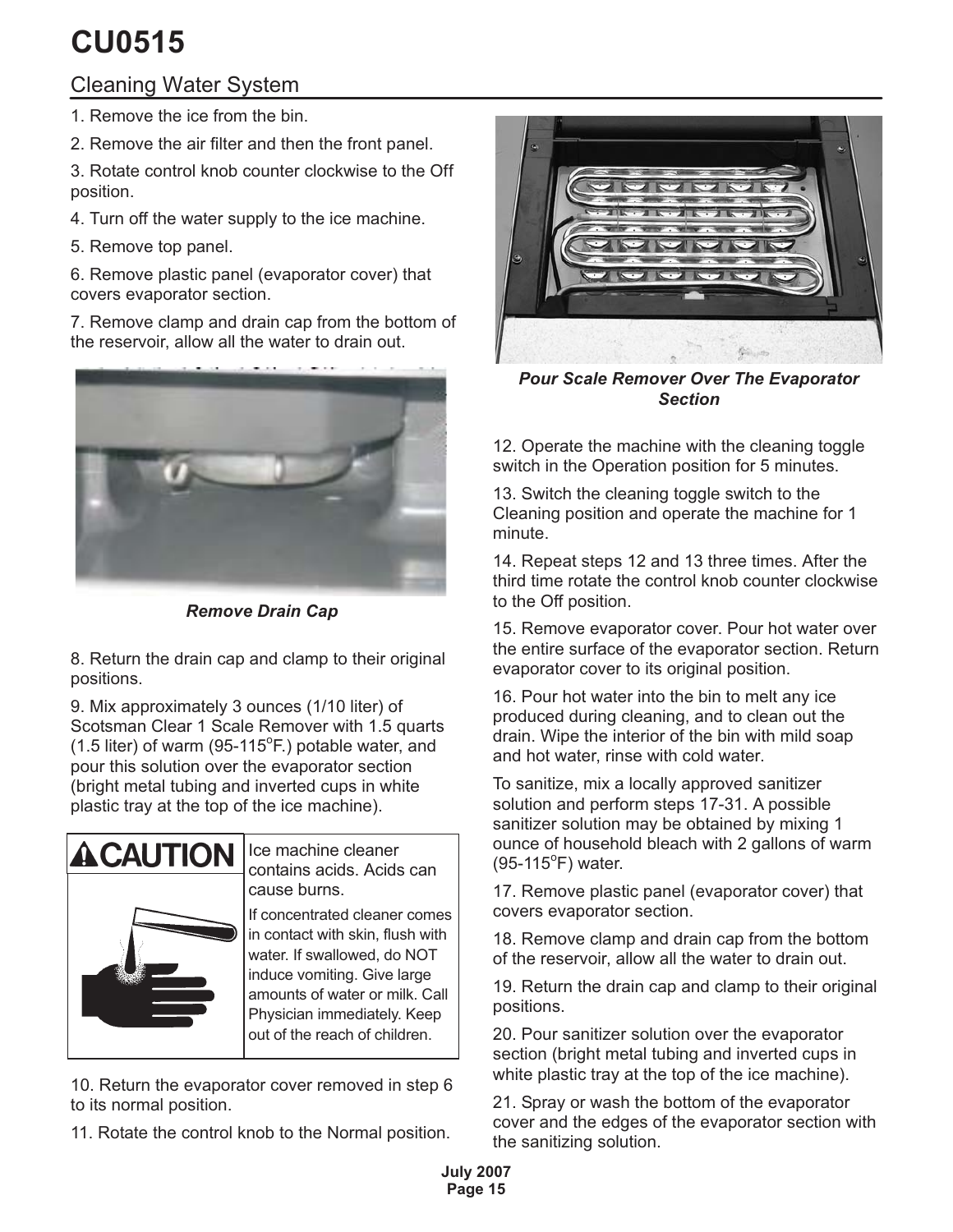22. Return the evaporator cover removed in step 17 to its normal position.

23. Rotate the control knob to the Normal position.

24. Operate the machine with the cleaning toggle switch in the Operation position for 4 minutes.

25. Switch the cleaning toggle switch to the Cleaning position and operate the machine for 1 minute.

26. Repeat steps 23 and 24 five times. After the fifth time rotate the control knob counter clockwise to the Off position.

27. Remove evaporator cover. Pour sanitizer solution over the entire surface of the evaporator section and wash or spray the evaporator cover bottom with sanitizer. Return evaporator cover to its original position.

28. Remove curtain, remove clamp and drain cap from the bottom of the reservoir, allow all the water to drain out. Return the drain cap and clamp to their original positions.



*Remove Thumb Screw Holding Curtain*



*Remove Curtain*

29. Thoroughly spray or wipe the interior of the ice storage bin, bottom of the evaporator cover and the spray platform with the sanitizing solution.

30. Completely immerse the curtain in the sanitizing solution.

31. Return the evaporator cover and curtain to their original positions.

32. Reconnect water supply.

33. Rotate control knob to its original position. Switch the cleaning toggle switch to the Cleaning position for two minutes and then switch it to the Operation position. Operate the machine until one batch of ice has been released into the bin. Pour warm water over the ice to melt it.

34. Return the front panel to its original position and secure with the original screws.